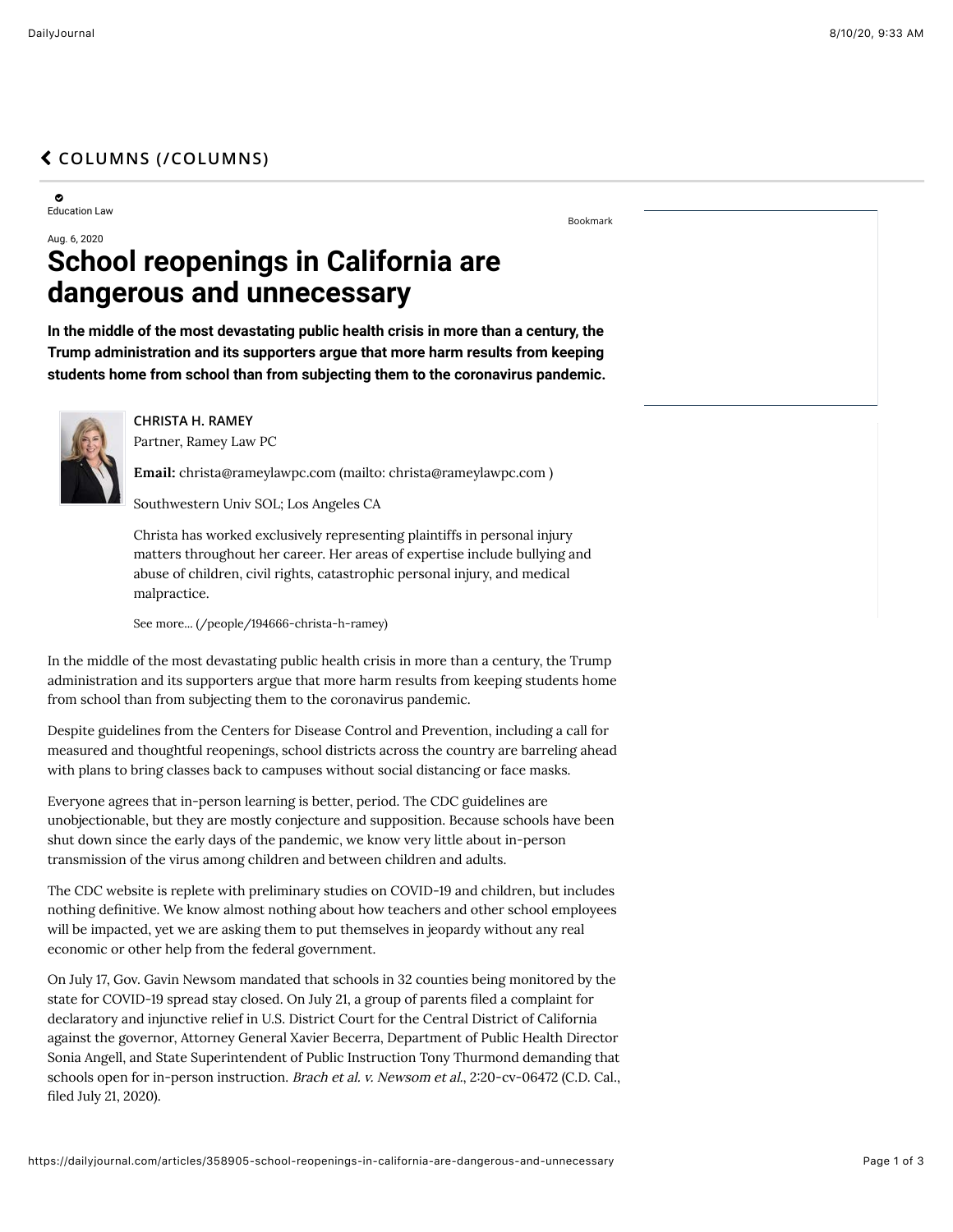A couple of weeks later, the Orange County Board of Education announced it plans to file its own lawsuit after approving on July 13 recommendations for schools in the high-risk county to teach students in-person and suggesting guidelines against students wearing masks and social distancing.

The Central District lawsuit is being brought pursuant to 42 U.S.C. Section 1983, the statute that authorizes an individual right to sue for civil rights violations committed under the color of law. The plaintiff parents are alleging deprivation of their civil rights, including equal protection and due process, and they are asserting the right to be free from actions that have a disparate impact on minorities, despite the fact that no minorities are identified in the complaint.

Although minorities are being disproportionately impacted by the coronavirus both economically and in terms of health, the lawsuit alleges that school closures violate California's constitution by disproportionately harming marginalized children.

The lawsuit is both wrong-headed and destined to fail. The attorney general and superintendent of education are not proper parties because they have not done anything yet. Even if they were properly named, both are subject to broad immunities when acting pursuant to the authority granted by law to their offices.

The governor, the only named party who has taken action, is acting well within the emergency authority granted to him under Government Code Sections 8567, 8627 and 8665 by issuing an emergency order to protect public health.

Most critically, the plaintiffs are alleging only the potential to be harmed. They are not making allegations of actual harm or offering proof about how that harm might occur. Pursuant to Section 1983, actual damages must have resulted from the deprivation of a constitutionally protected right.

School has not started yet, and declaratory relief should not be a remedy for speculative injury to the plaintiffs under the civil rights laws. Their lawsuit is nothing more than smoke and mirrors at this point.

Most important, distance learning does not mean no education. We do not yet know what a remote return to learning will look like, but a lot has to happen before these parents can assert any claims for inadequate or inappropriate education.

Before the start of each school year, minors with learning disabilities and other recognized disabilities are expected to meet with their school representatives to fashion individual educational plans. Each school is obligated to determine the best course for their affected students and to adhere to the requirements of those plans. It is therefore patently premature to sue for due process violations of an individual educational plan before any violations have occurred.

We still have time to review the processes that schools will follow to ensure students learn safely and effectively, but we will have no time to unwind exposure to the coronavirus once it starts spreading through classrooms.

## **#358905**

## **Ben Armistead**

Legal Editor [ben\\_armistead@dailyjournal.com \(mailto:ben\\_armistead@dailyjournal.com\)](mailto:ben_armistead@dailyjournal.com)

**For reprint rights or to order a copy of your photo:**

**Send a letter to the editor:** Email: letters@dailyjournal.com [\(mailto:letters@dailyjournal.com\)](mailto:letters@dailyjournal.com)